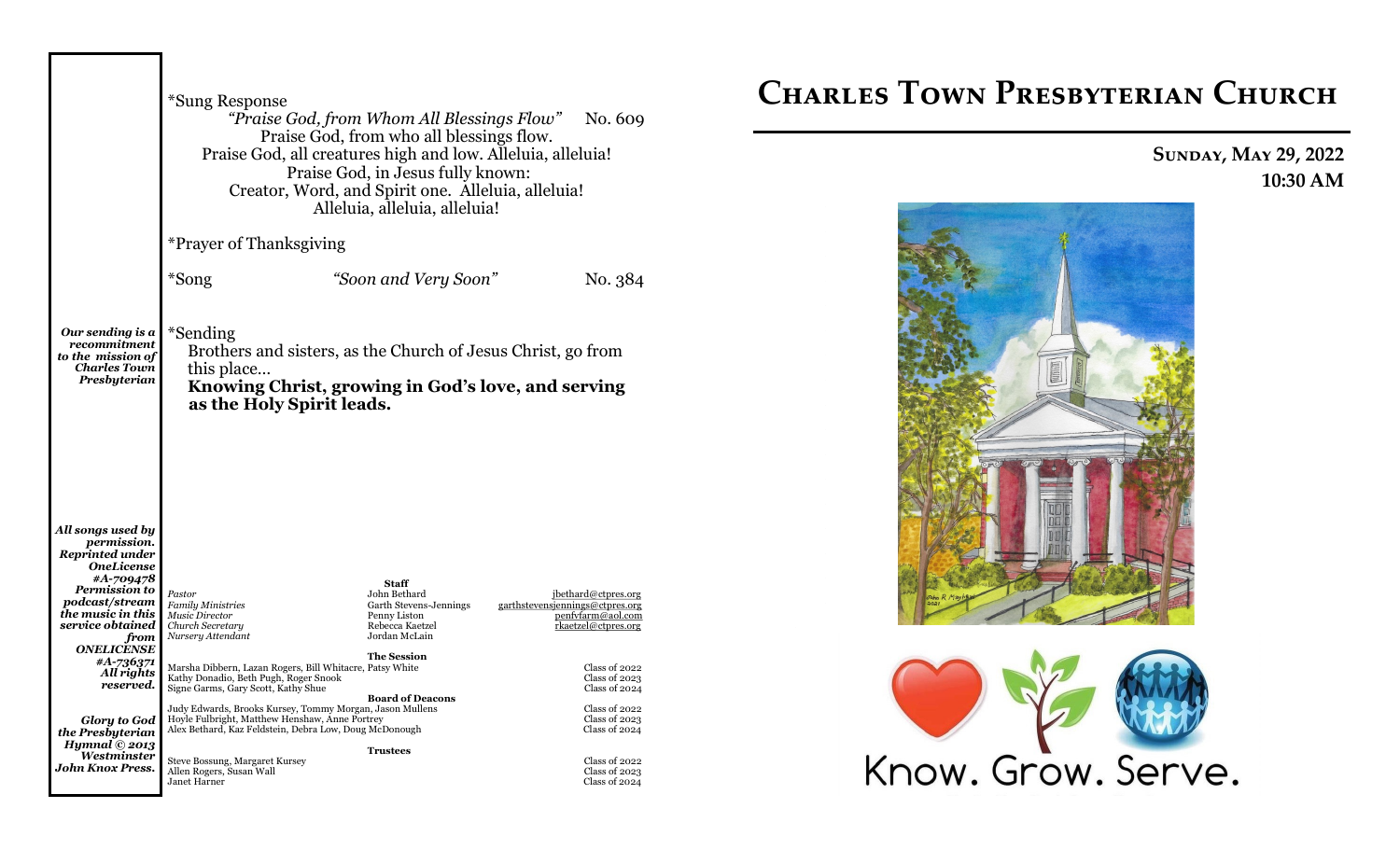| <b>Songs listed with</b><br>"No. " are found<br>in the purple<br>hymnal. Songs<br>listed with<br>"LUYH" are<br>found in the light<br>blue songbook | Prelude<br>Call to Worship                                                                                                                                                                                                                                                                                                                                                                                     | Please be sure to silence your cell phones<br>The heavens declare the glory of God,<br>and the sky above proclaims his handiwork.<br>Day to day pours out speech,<br>and night to night reveals knowledge.<br>There is no speech, nor are there words,<br>whose voice is not heard.<br>Let the words of my mouth and the meditation<br>of my heart be acceptable in your sight,<br>O Lord, my rock and my redeemer. | Psalm 19:1-3, 14         | Children's Moment<br><b>Special Music</b>                                                                                                                                                                                                                                                                                                                                                                                                    | *Sung Response to Confession<br>"There Is a Redeemer"<br>There is a Redeemer, Jesus, God's own Son;<br>Precious Lamb of God, Messiah, Holy One.<br>Thank you, O my Father, for giving us your Son,<br>And leaving your Spirit till the work on earth is done.<br>"Days of Elijah"<br><b>Glory Singers</b><br>(© 1995 Daybreak Music, LTD., this arrangement © 2018 Daybreak Music, LTD.) | No. $443$ (vs. 1)<br><b>Garth Stevens-Jennings</b><br><b>Robin Mark</b>                                                                                | The congrega-<br>tion responds in<br>song because<br>God hears our<br>prayer.                                                                          |
|----------------------------------------------------------------------------------------------------------------------------------------------------|----------------------------------------------------------------------------------------------------------------------------------------------------------------------------------------------------------------------------------------------------------------------------------------------------------------------------------------------------------------------------------------------------------------|---------------------------------------------------------------------------------------------------------------------------------------------------------------------------------------------------------------------------------------------------------------------------------------------------------------------------------------------------------------------------------------------------------------------|--------------------------|----------------------------------------------------------------------------------------------------------------------------------------------------------------------------------------------------------------------------------------------------------------------------------------------------------------------------------------------------------------------------------------------------------------------------------------------|------------------------------------------------------------------------------------------------------------------------------------------------------------------------------------------------------------------------------------------------------------------------------------------------------------------------------------------------------------------------------------------|--------------------------------------------------------------------------------------------------------------------------------------------------------|--------------------------------------------------------------------------------------------------------------------------------------------------------|
| When this<br>symbol $(*)$<br>precedes an<br>element of the<br>service, please<br>rise in body or<br>spirit.                                        | *Songs                                                                                                                                                                                                                                                                                                                                                                                                         | "Come into His Presence"<br>"Blessed Be the Lord God Almighty" LUYH No. 22<br>"City of God"                                                                                                                                                                                                                                                                                                                         | LUYH No. 8<br>LUYH No. 3 | *Hymn<br>Scripture                                                                                                                                                                                                                                                                                                                                                                                                                           | "Swing Low, Sweet Chariot"<br>2 Chronicles 7:11-22                                                                                                                                                                                                                                                                                                                                       | No. 825<br>p.428                                                                                                                                       |                                                                                                                                                        |
| Confessing our<br>sins brings us to<br>a  place of humil-<br>ity, allowing us<br>to hear God<br>more clearly as<br>we worship.                     | Prayer of Confession (in unison)<br>Loving and Most Merciful God, once again tragic violence<br>has shaken our world, reminding us how broken we are. We<br>want it to stop, we want to cast blame, we want to point<br>fingers. What we need is you. We have looked to everyone<br>and everywhere but to you for answers. Forgive our<br>waywardness, heal our souls, and helps us to repent and seek<br>you. |                                                                                                                                                                                                                                                                                                                                                                                                                     | Message                  | "The Next Step"<br>Prayers of the People and the Lord's Prayer<br>The Lord's Prayer: Our Father who art in heaven, hallowed be thy<br>name. Thy kingdom come, thy will be done, on earth as it is in heaven. Give us<br>this day our daily bread; and forgive us our debts, as we forgive our debtors;<br>and lead us not into temptation, but deliver us from evil. For Thine is the<br>kingdom and the power and the glory, forever. Amen. | Pastor John                                                                                                                                                                                                                                                                                                                                                                              | <b>Prayer in</b><br>worship connect<br>us to God and to<br>one another.<br>The musical<br>offering allows us<br>time to reflect on<br>all that God has |                                                                                                                                                        |
|                                                                                                                                                    | <b>Silent Confession</b>                                                                                                                                                                                                                                                                                                                                                                                       | <b>Assurance of Pardon</b><br>Friends, believe the good news of the gospel,<br>In Jesus Christ we are forgiven.                                                                                                                                                                                                                                                                                                     |                          | <b>Musical Offering</b>                                                                                                                                                                                                                                                                                                                                                                                                                      | Sharing of our Gifts and Offerings                                                                                                                                                                                                                                                                                                                                                       |                                                                                                                                                        | given us.<br>Please pass the<br>offering plate to<br>your neighbors in<br>your pew.<br>Offering is our<br>response to all<br>that God has<br>given us! |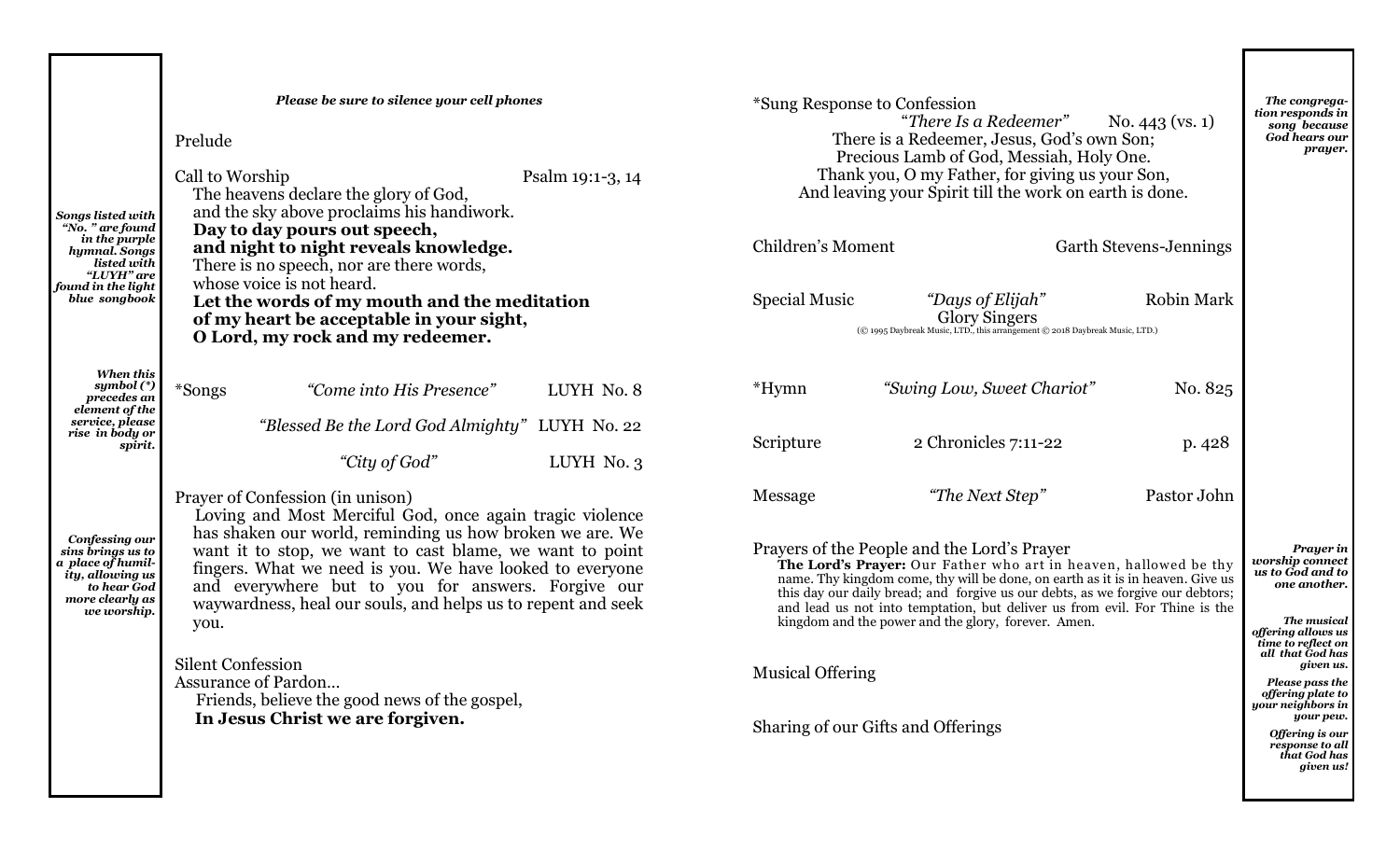#### *"Days of Elijah"* (today 's special music)

These are the days of Elijah Declaring the word of the Lord And these are the days of Your servant Moses Righteousness being restored

And though these are days of great trial Of famine and darkness and sword Still, we are the voice in the desert crying "Prepare ye the way of the Lord!"

Behold, He comes riding on the clouds Shining like the sun at the trumpet call Lift your voice, the year of jubilee And out of Zion's hill, salvation comes

And these are the days of Ezekiel The dry bones becoming as flesh And these are the days of Your servant David Rebuilding a temple of praise

Oh, these are the days of the harvest For the fields are as white in Your world And we are the labourers in Your vineyard Declaring the word of the Lord!

Behold, He comes, riding on the clouds Shining like the sun at the trumpet call Lift your voice, the year of jubilee And out of Zion's hill, salvation comes

(© 1995 Daybreak Music, LTD., this arrangement © 2018 Daybreak Music, LTD.)

#### **Notes:**

### **Today 's Scripture Readings**

#### **2 Chronicles 7:11 -22**

<sup>11</sup>When Solomon had finished the temple of the LORD and the royal palace, and had succeeded in carrying out all he had in mind to do in the temple of the Lord and in his own palace,  $12$  the Lord appeared to him at night and said:

"I have heard your prayer and have chosen this place for myself as a temple for sacrifices.

13 "When I shut up the heavens so that there is no rain, or command locusts to devour the land or send a plague among my people, <sup>14</sup> if my people, who are called by my name, will humble themselves and pray and seek my face and turn from their wicked ways, then I will hear from heaven, and I will forgive their sin and will heal their land. <sup>15</sup>Now my eyes will be open and my ears attentive to the prayers offered in this place. <sup>16</sup> I have chosen and consecrated this temple so that my Name may be there forever. My eyes and my heart will always be there.

17 "As for you, if you walk before me faithfully as David your father did, and do all I command, and observe my decrees and laws, <sup>18</sup> I will establish your royal throne, as I covenanted with David your father when I said, 'You shall never fail to have a successor to rule over Israel. '

<sup>19</sup> "But if you turn away and forsake the decrees and commands I have given you and go off to serve other gods and worship them, <sup>20</sup> then I will uproot Israel from my land, which I have given them, and will reject this temple I have consecrated for my Name. I will make it a byword and an object of ridicule among all peoples.  $21$  This temple will be[c](https://www.biblegateway.com/passage/?search=2+Chronicles+7%3A11-22&version=NIV#fen-NIV-11346c)ome a heap of rubble. All  $\Box$  who pass by will be appalled and say, 'Why has the Lorp done such a thing to this land and to this temple?' <sup>22</sup> People will answer, 'Because they have forsaken the LORD, the God of their ancestors, who brought them out of Egypt, and have embraced other gods, worshiping and serving them —that is why he brought all this disaster on them.'"